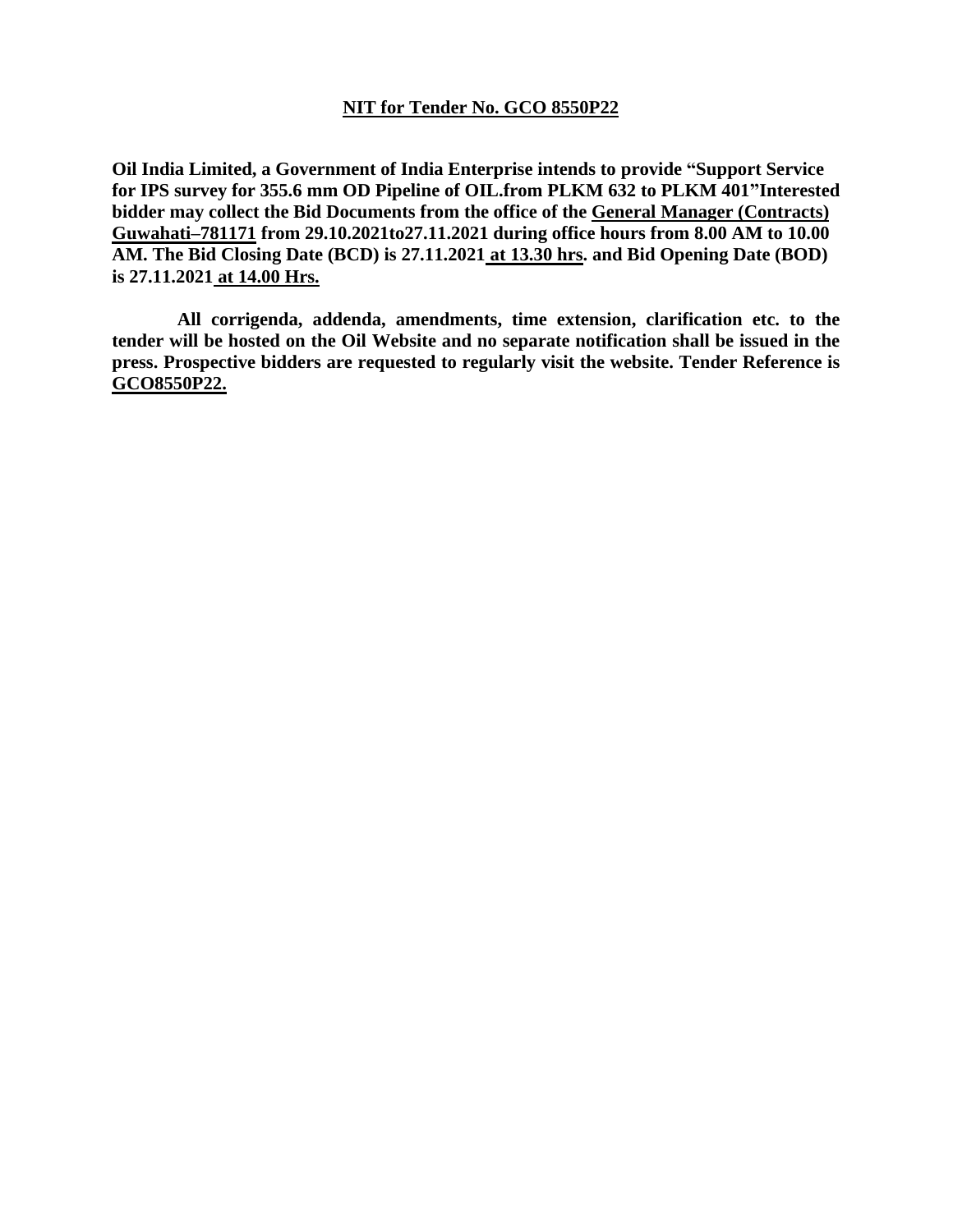# **BID REJECTION CRITERIA (BRC) / BID EVALUATION CRITERIA (BEC)**

BEC / BRC :

# BID REJECTION CRITERIA (BRC) / BID EVALUATION CRITERIA (BEC)

The bid shall conform generally to the specifications and terms and conditions given in the Bidding Documents. Bids will be rejected in case material and services offered do not conform to the required parameters stipulated in the technical specifications. Notwithstanding the general conformity of the bid to the stipulated specifications, the following requirements will have to be particularly met by the Bidders without which the same will be considered as non-responsive and rejected. All the documents related to BEC/BRC shall be submitted along with the Techno-Commercial Bid.

1.0 Financial capability: Bidders must have:

### **(A) Annual financial turnover as per Audited Annual Reports in any of the preceding three(3) financial years should be at least Rs1,53,600.00** FOR CONSORTIUM :

At least one member of the consortium to meet the above criteria of 50% turnover. The other members of consortium should meet minimum 25% turnover requirement.

(B) Net Worth should be positive for the preceding financial year.

(C) For proof of Annual Turnover & Net worth any one of the following document must be submitted along with the bid:-

i) A certificate issued by a practicing Chartered/Cost Accountant (with Membership Number and Firm Registration Number), certifying the Annual turnover & Net worth OR

ii) Audited Balance Sheet along with Profit & Loss account.

(D) In case the bidder is a Central Govt. Organization/PSU/State Govt. Organization/Semi-State Govt. Organization or any other Central/State Govt. Undertaking, where the auditor is appointed only after the approval of Comptroller and Auditor General of India and the Central Government, their certificates may be accepted even though FRN (Firm Registration Number) is not available. However, bidder to provide documentary evidence for the same.

2.0 Experience: Bidders must have:

2.1 Experience of having successfully completed similar works in previous 7(seven) years to be reckoned from the original bid closing date should be the following :

### **(i) Experience of at least 1(one) similar work of value at least Rs 2,56,000.00**

Similar works shall mean "providing support service / manpower service for IPS survey/ operation & maintenance of pump stations / Exposure Repair of hydrocarbon pipelines /Construction and maintenance of hydrocarbon pipelines / RoU Maintenance during last 7 (seven) years ending bid closing date. "